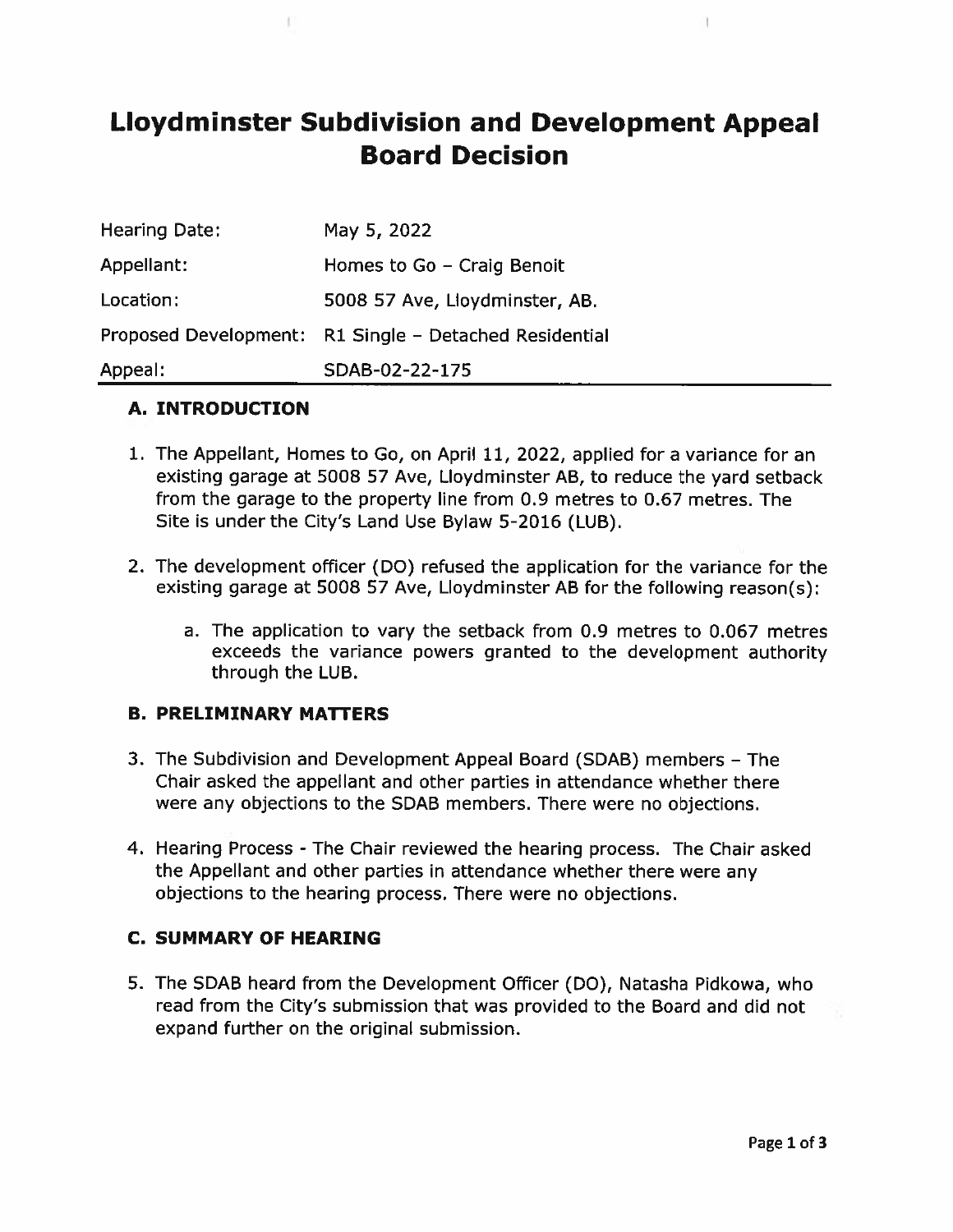6. The Board asked the City, what if any additional conditions would be appropriate. The City indicated that no additional conditions would be necessary under those circumstances.

ı)

7. The SDAB then heard from the Appellant, Craig Benoit representing Home to Go, who also reiterated the contents of their submission.

 $\left\langle \cdot \right\rangle$ 

- 8. The Board asked the Appellant, what if any additional conditions would be appropriate. The Appellant indicated that no additional conditions would be necessary.
- 9. No one else was in attendance who wished to speak to the appeal, in addition there were no written submissions.
- 1O.The Appellant did advise the Board that the reason the need to reques<sup>t</sup> the variance was the residents on the property had burnt down and to re construct or replace the residence the variance matter needed to be addressed. When questioned by the Board the Appellant indicated that the garage had suffered no damage from the fire and that the home was being rebuild it the same footprint as the previous home. The garage was constructed by <sup>a</sup> previous homeowner.
- 11.The SDAB Board asked the DO if the variance requested was within their approval would it be allowed. The DO indicated that as the structure was pre -existing and given the specific circumstances of this application if variance was within their approva<sup>l</sup> authority it would have been granted.
- 12.The DO further elaborated that the original garage structure was properly permitted, with appropriate drawing showing different setbacks, but when it was constructed, it was not <sup>p</sup>laced as indicated in the approved design drawings. This information only came to light when the application to reconstruct the home was submitted to the development authority and the real property repor<sup>t</sup> identified that the garage was non-conforming.

## D. DECISION

13.The SDAB allows the appeal and approves the Appellants requested to reduce the side yard set back for the garage from 0.9 to 0.67 metres for the property located at 5008 57 Aye, Lloydminster, AS.